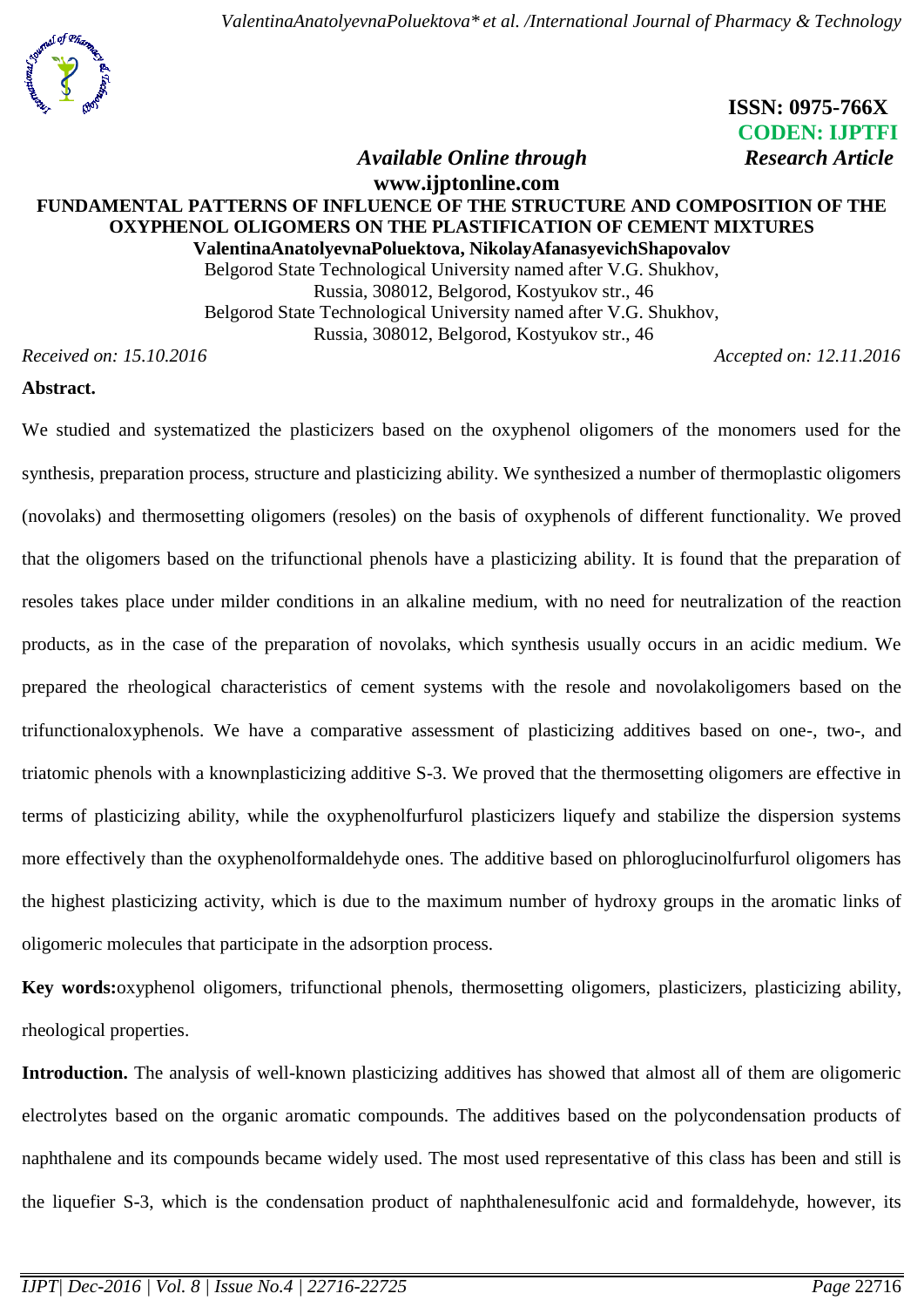*ValentinaAnatolyevnaPoluektova\* et al. /International Journal of Pharmacy & Technology* production and use has faced a number of problems in recent years. Therefore, the works in the field of synthesis of plasticizing additives, their study and application remain relevant and belong to the interdisciplinary tasks [1-6]. For several decades the scientists of the Belgorod State Technological University named after V.G.Shukhov (BSTU) are already engaged in the theory and practice of synthesis of plasticizing and superplasticizing additives for aqueous mineral dispersions used in the production of cement, concrete, construction products and structures based on them [4-14].

It is known that the oligomers of the benzene, naphthalene and polynuclear series with different hydrophilic polar groups have the plasticizing ability. They developed a working hypothesis about the possibility of establishing a range of effective superplasticizing additives on the basis of oxyphenols. The objective of this paper is to identify the fundamental patterns of influence of the spatial structure of oxyphenol oligomers, nature of monomer links, number and position of polar hydrophilic groups in a molecule and other factors on the plasticizing ability of additives.

#### **Method.**

Influence of plasticizing additives on the basis oxyphenol oligomers on the rheological properties of cement mixtures was studied in pastes PC-500-D0 of the Belgorod Cement Plant with a surface area of 354  $m^2/kg$ , at the constant water-cement ratio of 0.3. The studies of rheological parameters of the suspensions were performed using a rotational viscosimeter "Reotest-2". The concentration of additives  $(C_m)$  was calculated in wt. % on a dry substance from the amount of the dispersed phase. During the study we measured the relationship between the values of shear stress and shear rate. According to the results received we built the rheological curves.

In the medium doses of oligomers we observed a significant increase in the linear part of curves and described their flow by the Bingham's equation  $\tau = \tau_0 + \eta_{pv}$   $\dot{\gamma}$ , where [tau]<sub>0</sub> – critical shear stress,Pa; [eta]<sub>pv</sub>– plastic viscosity, Pa·s. With the further increase in the concentration of additives, the curves character showed that the rheological properties of suspensions are close to the rheological properties of fluid-like systems to describe the Newton's equation $\tau = \eta_{pv} \cdot \dot{\gamma}$ To establish the composition and structure of the oligomer molecules we used the liquid chromatography (chromatograph HG-1305 and DIFFERENTALREFRACTOMETERRIDK 101), infrared spectroscopy (IR-Fourierspectrometer Vertex 70), spectroscopy of a nuclear magnetic resonance (PMR-spectrometer "TESLA BS-476A") and conductometric analysis (conductometer "Expert-002", slide-wire bridge). The molecular weight of synthesized oligomers was determined by the cryoscopy method.

**Main part.** As monomers for the synthesis of plasticizers we used the oxyphenols shown in Table 1.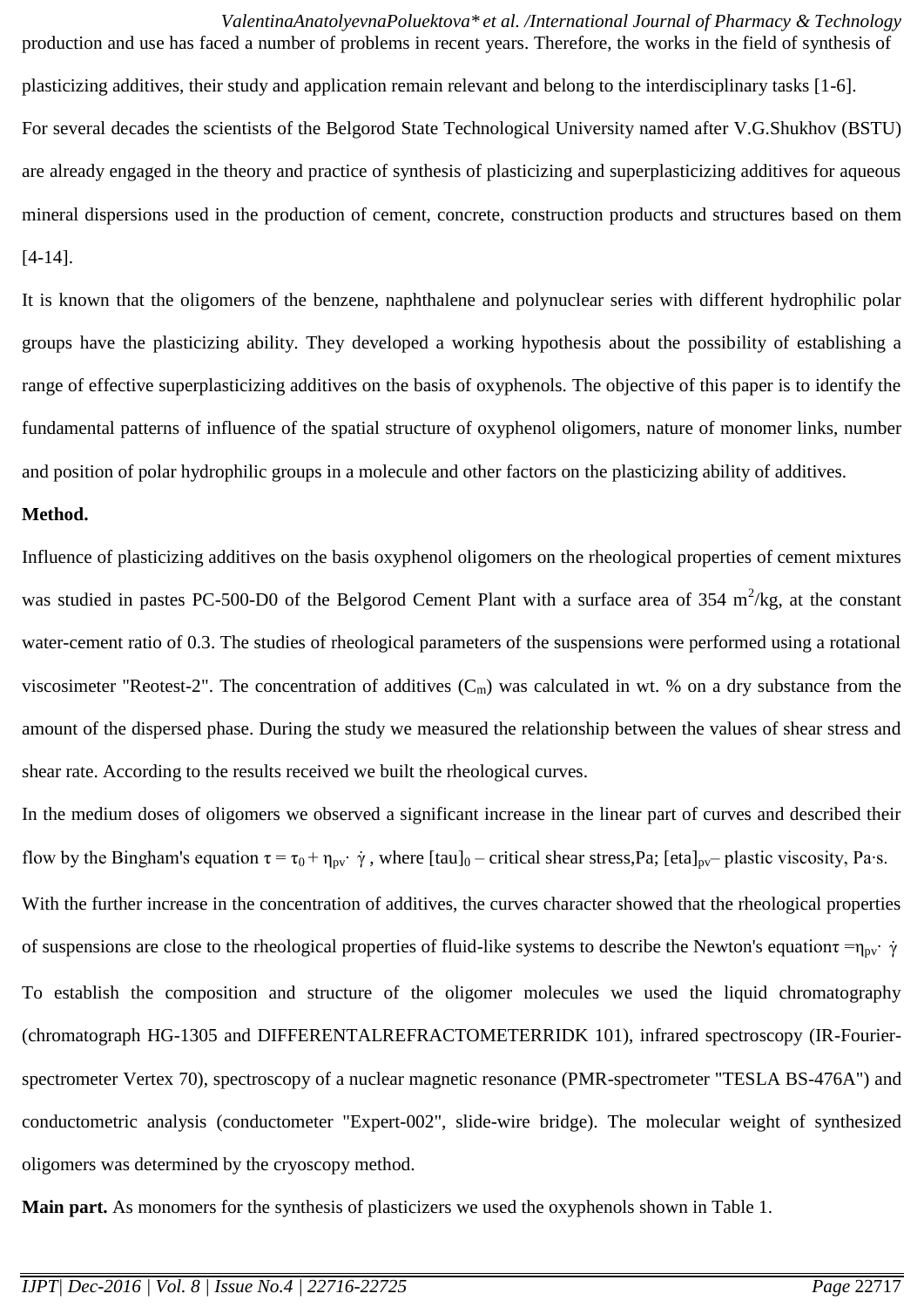*ValentinaAnatolyevnaPoluektova\* et al. /International Journal of Pharmacy & Technology* **Table 1.** Monomers used for the synthesis of plasticizing additives.

| Technical name | Chemical name           | Chemical formula |  |
|----------------|-------------------------|------------------|--|
|                | $\overline{2}$          | 3                |  |
|                | $\overline{2}$          | 3                |  |
| Phenol         | hydroxybenzene          | $C_6H_5OH$       |  |
| Resorcinol     | meta-dihydroxybenzene   | $C_6H_4(OH)_2$   |  |
| Pyrocatechol   | ortho-dihydroxybenzene  | $C_6H_4(OH)_2$   |  |
| Hydroquinone   | para-dihydroxybenzene   | $C_6H_4(OH)_2$   |  |
| Phloroglucinol | 1,3,5-trihydroxybenzene | $C_6H_3(OH)_3$   |  |
| Pyrogallol     | 1,2,3-trihydroxybenzene | $C_6H_3(OH)_3$   |  |

It is known that as a result of condensing interaction of phenol and its derivatives with the aldehydes, it is derived the oligomers an[dpolymers,](http://mplast.by/encyklopedia/polimeryi/) which structure depends on the functionality of phenol, aldehyde type, mole ratio of the reactants and pH of the reaction medium. Thus, changing the type or function of the starting monomers, or the synthesis conditions, it is possible to synthesize the linear (may be slightly branched[\)thermoplastic o](http://mplast.by/encyklopedia/termoplastyi/)ligomers (novolaks) or the highly branched thermosetting oligomers (resoles).

The phenols include the reactive hydrogen [atoms,](http://mplast.by/encyklopedia/atom-2/) which are in the ortho and para positions to the hydroxyl group. Therefore, a monohydric phenol, a dihydric phenol - resorcinol and trihydric phenol - phloroglucinol are the trifunctionaloxyphenol



**Phenol Resorcinol Phloroglucinol**

The oxyphenols with the hydroxogroups in the ortho or para positions - pyrocatechol and hydroquinone - are bifunctional



**Pyrocatechol Hydroquinone** 

The monofunctional include 1,2,3-trihydroxybenzene (pyrogallol)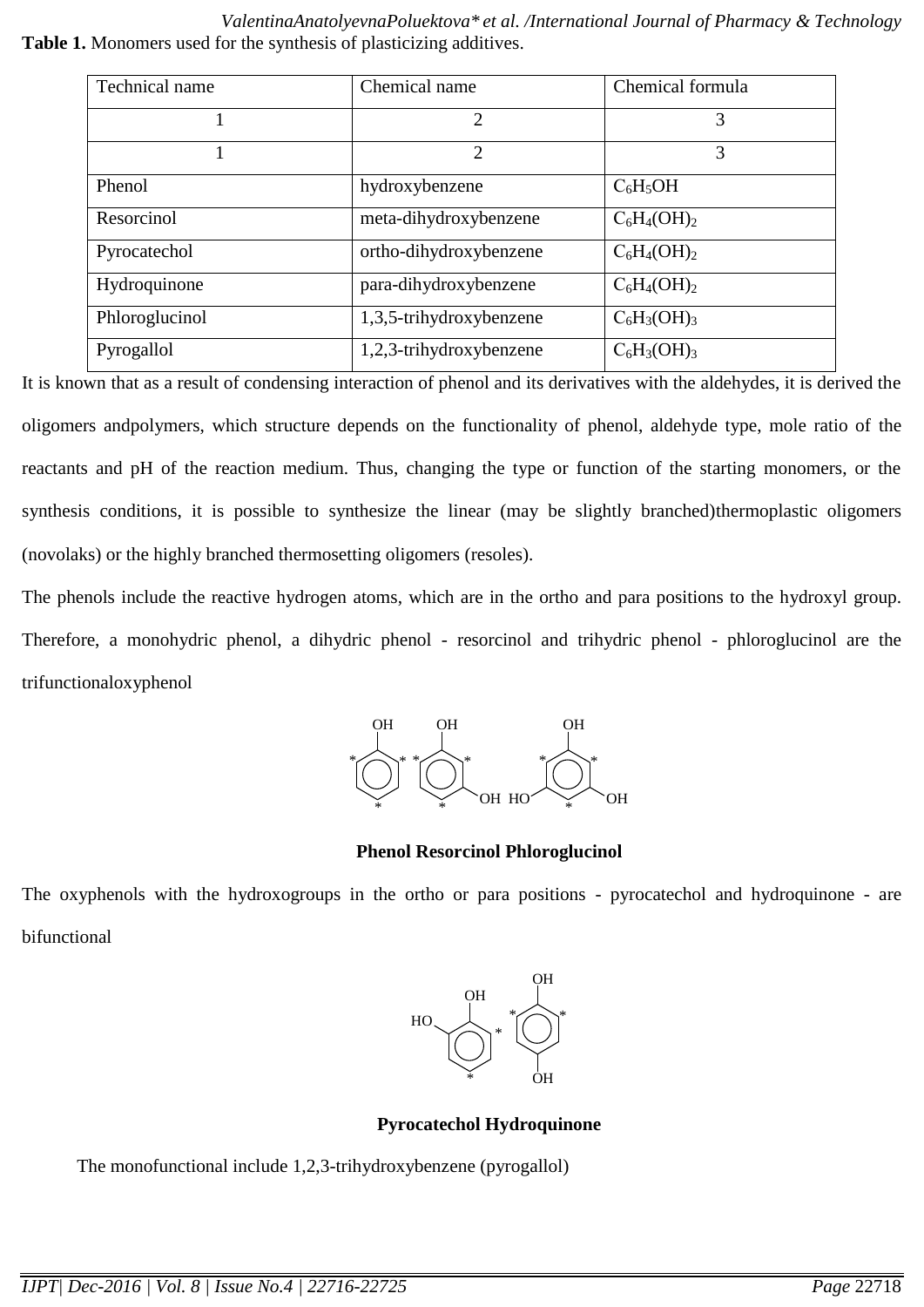

## **Pyrogallol**

The polycondensation reaction of bifunctional phenol compounds led to the formation of linear polymers, which are soluble and do not cure when heated. The bifunctional phenols form only the thermoplastic oligomers.

By the condensation reaction with the trifunctional phenols (phenol, resorcinol, phloroglucinol) we can prepare the spatial ones - there are firstly formed the meltable and soluble thermosetting oligomers, which are capable to transfer into the insoluble infusible polymer molecules with the spatial structure when heated.

From aldehydes only the formaldehyde and furfurol are capable of forming the thermosetting oligomers at the polycondensation with the trifunctional phenols. Other aldehydes (acetic, butyric, etc.) do not form the thermosetting oligomers due to the reduced chemical reactivity and steric hindrances. At th[epolycondensation oft](http://mplast.by/encyklopedia/polikondensatsiya/)rifunctional phenols with the [formaldehyde](http://mplast.by/encyklopedia/poliformaldegid/) and furfurol, they can be synthesized both as [the thermoplastic a](http://mplast.by/encyklopedia/termoplastyi/)nd [thermosetting](http://mplast.by/encyklopedia/reaktoplastyi/) oligomers.

Depending on the monomers used, we developed the various technologies for the preparation of plasticizers:

1) according to the well-known polycondensation method: sulfonation (for the introduction of hydrophilic groups), polycondensation with the formaldehyde in the acidic medium (to prepare the oligomeric molecules) and neutralization [3]:



2) by the polycondensation of resorcinol with the formaldehyde and furfurol in an alkaline medium [4, 12,15]:

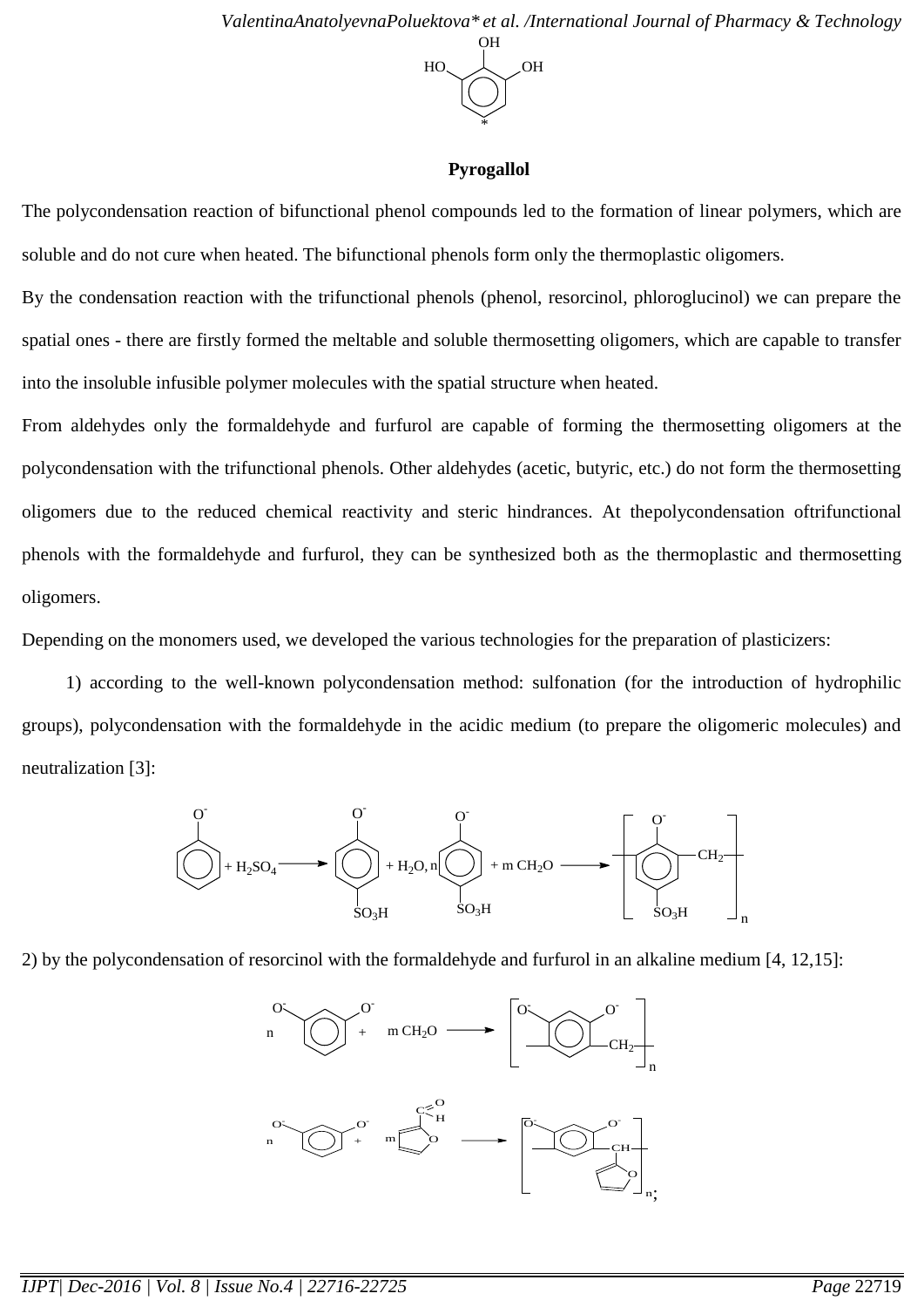*ValentinaAnatolyevnaPoluektova\* et al. /International Journal of Pharmacy & Technology* 4) by the polycondensation of phloroglucinol with the furfurol in an alkaline medium [1,4,15]:



5) by the polycondensation of pyrocatechol with the formaldehyde and furfurol in an alkaline medium:



6) by the polycondensation of hydroquinone with the furfurol in an alkaline medium:



The synthesis products based on the pyrocatechol and hydroquinone had a low plasticizing ability and the oligomers based on the pyrogallol were failed to be prepared due to the monofunctional nature of this oxyphenol. Therefore the further studies with the pyrocatechol, pyrogallol and hydroquinone were not conducted in this paper.

The studies showed that at the [polycondensation](http://mplast.by/encyklopedia/polikondensatsiya/) of oxyphenols with the [formaldehyde](http://mplast.by/encyklopedia/poliformaldegid/) or furfurol, it could be synthesized both th[ethermoplastic](http://mplast.by/encyklopedia/termoplastyi/) and [thermosetting](http://mplast.by/encyklopedia/reaktoplastyi/) oligomers.

The thermoplastic (novolak) oligomers are formed in the following cases:

– at the ratio of phenol : formaldehyde 1 : 0.78-0.86 (excess of phenol) in the acidic medium;

– at the ratio of phenol : formaldehyde 1 : 2-2.5 (large excess of formaldehyde in the presence of acidic catalysts (strongly acidic medium);

The thermosetting (resole) oligomers are formed in the following cases:

– at the polycondensation of a trifunctional phenol, taken in excess, with the formaldehyde in an alkaline medium (basic catalysts). But it should be noted that the resole oligomers are prepared even after repeated excess of phenol that remains in the reaction products in a dissolved form;;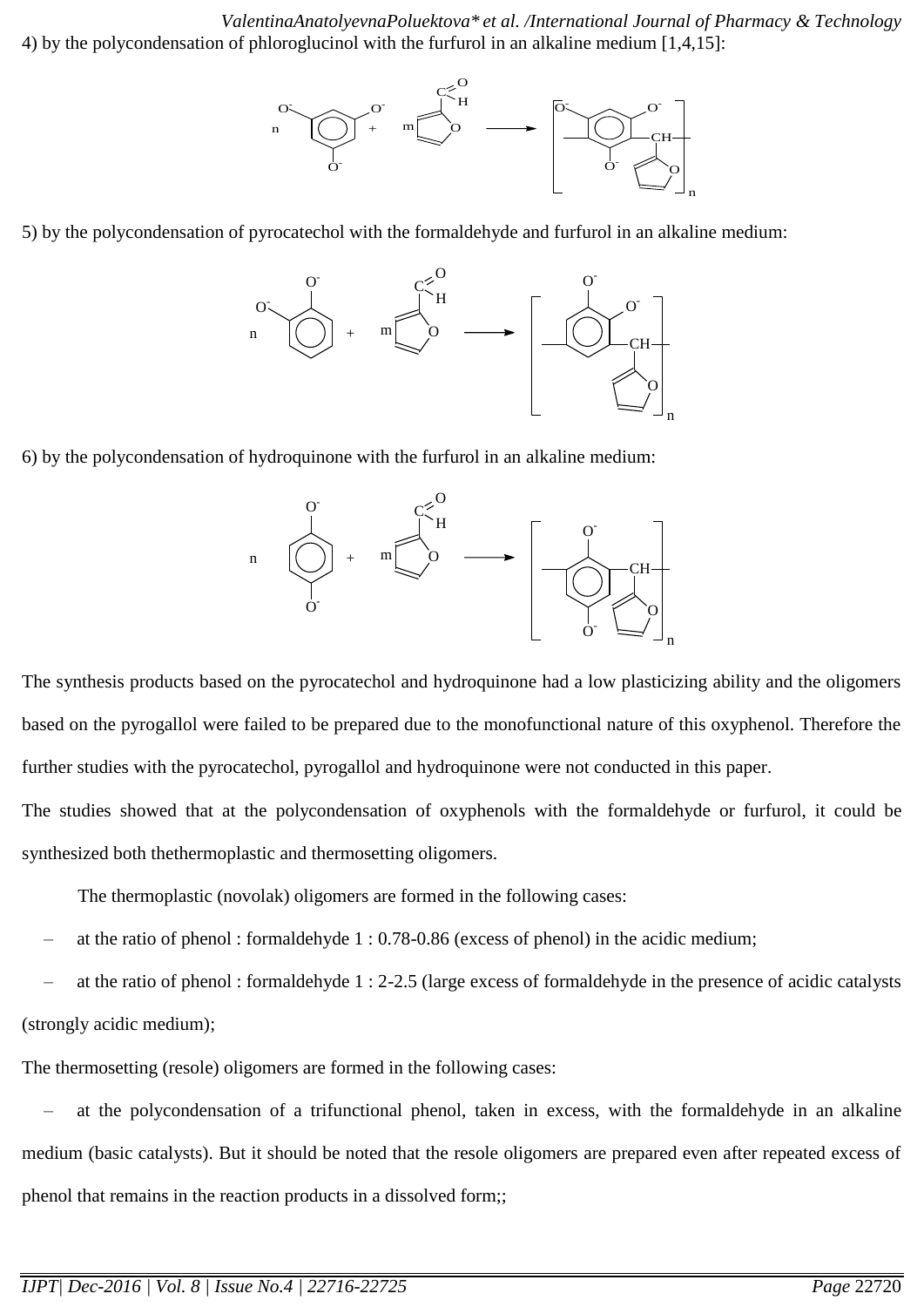*ValentinaAnatolyevnaPoluektova\* et al. /International Journal of Pharmacy & Technology* – at the amount of formaldehyde, taken in slight excess, both in the acidic and in alkaline mediums.

Thus, the preparation of thermoplastic oligomers is usually possible in the presence of acidic catalysts, which necessitates the neutralization of the reaction products for their use as the plasticizing additives. The synthesis of thermosetting oligomer is possible only at the polycondensation of trifunctional phenol and proceeds at milder conditions in the presence of basic catalysts.

In the course of this study we synthesized a number of resole and novolak oligomers based on the trifunctional phenols. We used phenol, resorcinol and phloroglucinol as the monomers for synthesis. It is known that the latter have higher reactivity as compared with the phenol due to the combined effect of two (three) hydroxyl groups. As the condensing agent we used both the formaldehyde, which is widely used for the synthesis of plasticizing additives, and furfurol. To prepare the thermoplastic or thermosetting oligomers, the synthesis was conducted respectively in the presence of acidic or basic catalysts.

The study of synthesis features, the establishment of composition and structure of the oligomers were performed by the methods of IR, PMR-spectroscopy, liquid chromatography and conductivity measurement [15]. The average molecular weight of synthesized oligomers was determined by the cryoscopy method. The results are summarized and presented in Table 2.

| Plasticizer | Monomer | Preparation technology                                                                                       | Structural formula of                                                                                                                                                                                                                                                                                                                               | Molecular        |
|-------------|---------|--------------------------------------------------------------------------------------------------------------|-----------------------------------------------------------------------------------------------------------------------------------------------------------------------------------------------------------------------------------------------------------------------------------------------------------------------------------------------------|------------------|
|             |         |                                                                                                              | oligomers                                                                                                                                                                                                                                                                                                                                           | weight (average) |
| $SB-1$      | phenol  | 1. Sulfonation;<br>2. Polycondensation with<br>the formaldehyde in an<br>acidic medium;<br>3. Neutralization | $\bigodot^{\circ}$ - CH <sub>2</sub> -<br>$-CH_2 - \sqrt{\sqrt{2}}$<br>SO3H<br>SO3H<br>SO <sub>3</sub> H                                                                                                                                                                                                                                            | 1200             |
| SB-F        | phenol  | 1. Sulfonation;<br>2. Polycondensation with<br>the formaldehyde in an<br>acidic medium;<br>3. Neutralization | $\begin{picture}(45,10) \put(0,0){\line(1,0){15}} \put(15,0){\line(1,0){15}} \put(15,0){\line(1,0){15}} \put(15,0){\line(1,0){15}} \put(15,0){\line(1,0){15}} \put(15,0){\line(1,0){15}} \put(15,0){\line(1,0){15}} \put(15,0){\line(1,0){15}} \put(15,0){\line(1,0){15}} \put(15,0){\line(1,0){15}} \put(15,0){\line(1,0){15}} \put(15,0){\line(1$ | 1000             |

**Table 2.** Plasticizers based on the oxyphenol oligomers.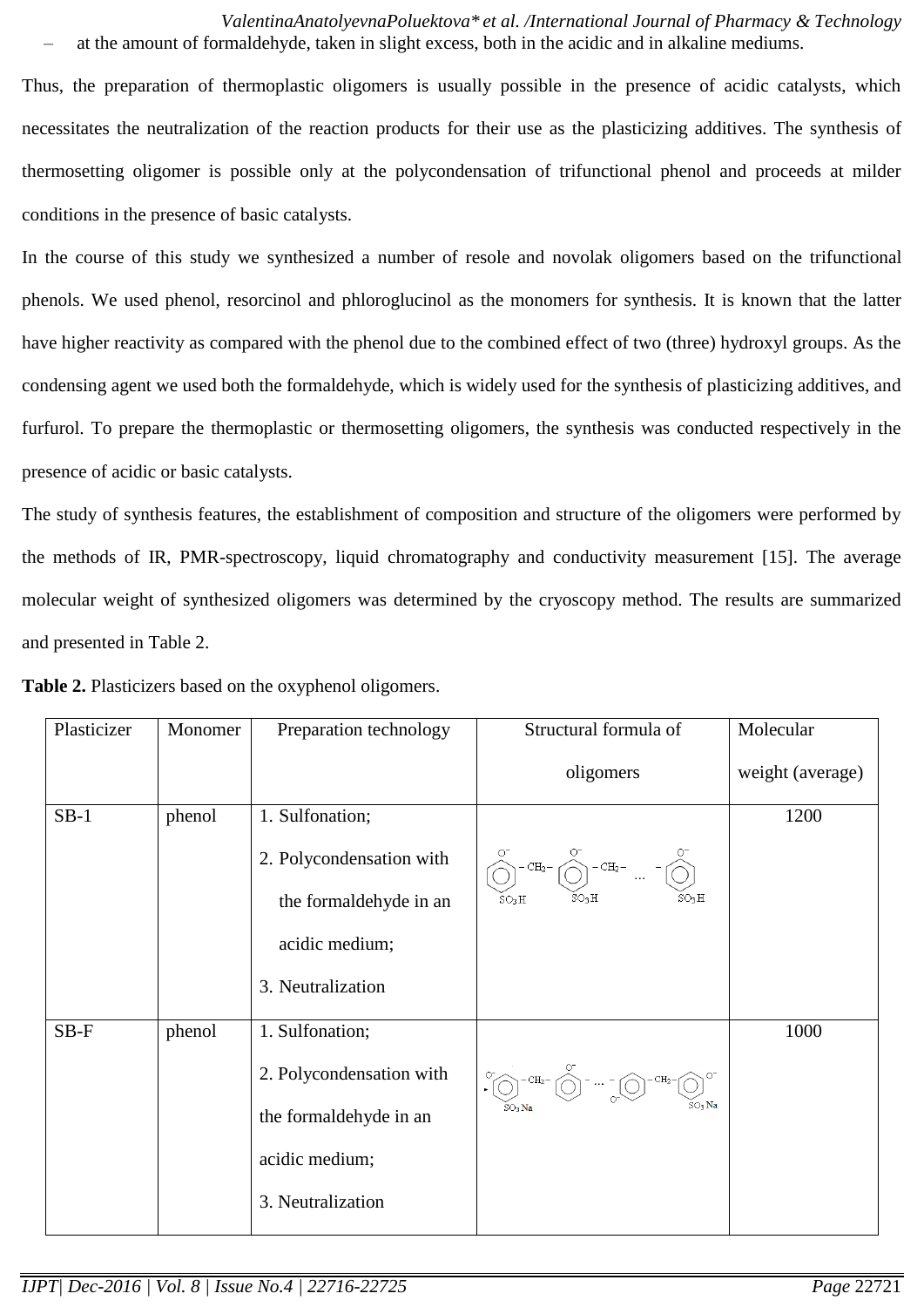*ValentinaAnatolyevnaPoluektova\* et al. /International Journal of Pharmacy & Technology*

| SB-R  | resorcinol         | 1. Polycondensation with<br>the formaldehyde in an | $\overline{O}$ | 800 |
|-------|--------------------|----------------------------------------------------|----------------|-----|
|       |                    | alkaline medium                                    |                |     |
| SB-RF | resorcinol         | 1. Polycondensation with                           |                | 800 |
|       |                    | the furfurol in an alkaline<br>medium              |                |     |
| SB-FF | phloroglu<br>cinol | 1. Polycondensation with<br>the furfurol           | .              | 950 |

The molecules SB-1 and SB-F have a linear structure, that is, they are thermoplastic oligomers. The molecules SB-R, SB-RF, SB-FF have a spatial structure. The soluble and fusible thermosetting oligomers, which become insoluble infusible polymer molecules with the spatial structure when heated, have been formed during synthesis.

Then we studied the plasticizing ability and the rheological properties of synthesized oligomers. With increasing the concentration of additives, the value of critical shear stress was sharply decreased and the pace of its reduction slowed down; and with achieving the optimal dosage it reaches almost zero. The plastic viscosity is also sharply reduced as the beginning, but then reaches a certain minimum value. During the research we carried out the comparative characteristic with the famous domestic analogue - fluxing agent S-3. Dependencies of the critical dynamic shear stress and plastic viscosity of the cement suspensions on the concentration of plasticizers are shown in Fig. 2, 3.





**– SB-1, 2 – SB-F, 3 – SB-R, 4 – SB-RF, 5 – SB-FF, 6 – S-3**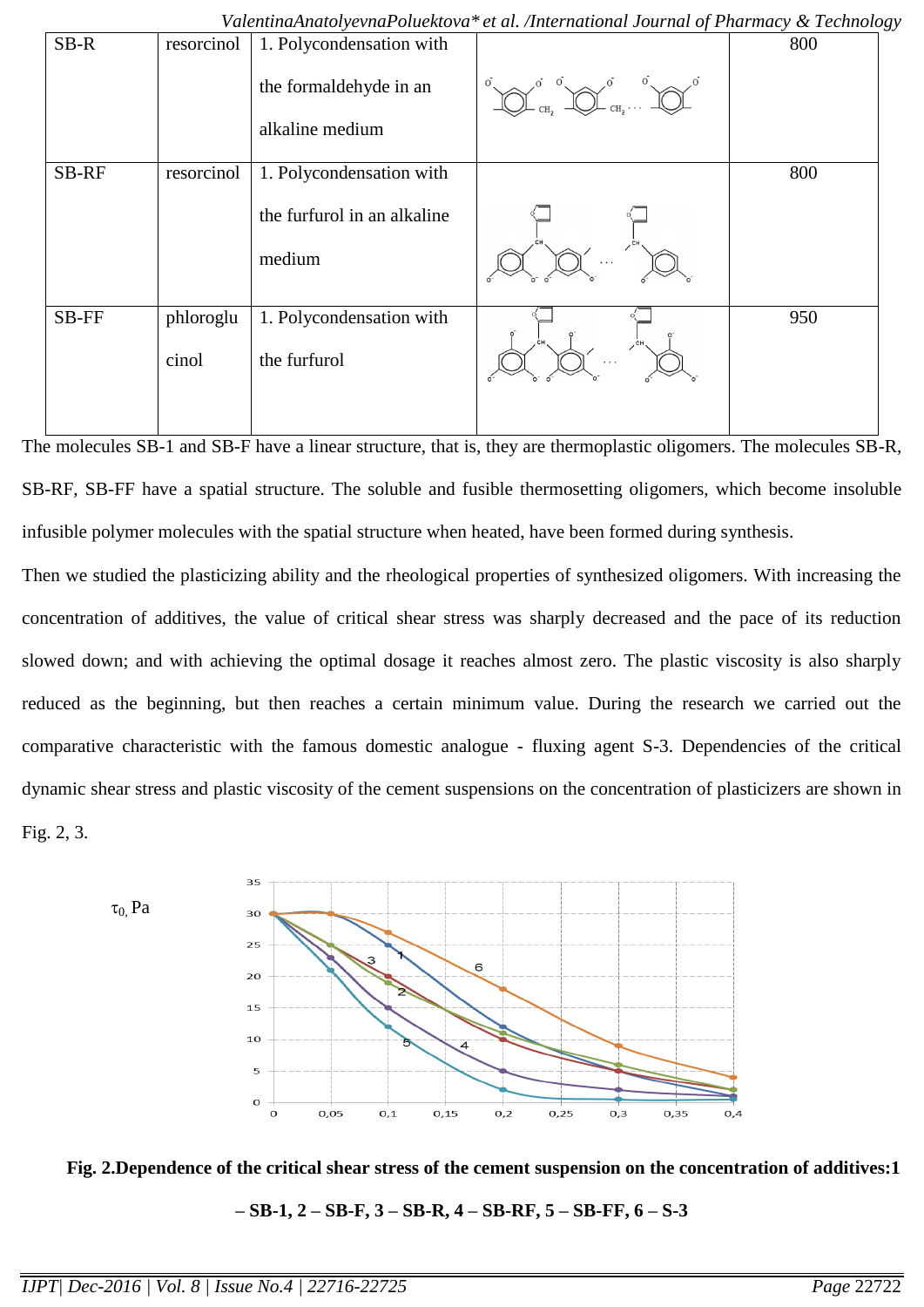



The theoretical calculations enabled to explain an decrease in  $\lceil \tan \rceil_0$  to almost zero at the optimum dosages of additives by the strength decrease in the individual contact to values comparable with the energy of thermal motion [1]. And a decrease in the plastic viscosity relates primarily to the release of immobilized water and therefore, an increase in the relative content of dispersion medium. An increase in the thickness of water layers between the particles reduces friction between the moving layers and a decrease in plastic viscosity. This explains the observed plasticizing of the system by the introduction of synthetic oligomers and is due to the surface modification of the disperse phase particles by the adsorbed oligomers.

**Summary.** The thermosetting oligomers have the highest plasticizing ability, while the oxyphenolfurfurol plasticizers liquefy and stabilize the dispersion systems more effectively than the oxyphenolformaldehyde ones. The additive based on phloroglucinolfurfurol oligomers has the highest plasticizing activity, which is due to the maximum number of hydroxy groups in the aromatic links of oligomeric molecules that participate in the adsorption process.

**Conclusion.** The research conducted has proved that as a result of condensing interaction of phenol and its derivatives with the aldehydes, it is derived the oligomers an[dpolymers,](http://mplast.by/encyklopedia/polimeryi/) which structure depends on the functionality of phenol, aldehyde type; and the structure of prepared oligomers makes influence on the plasticizing ability of additives. The scope of research conducted enabled to obtain the fundamental patterns of influence of the structure and composition of the oxyphenol oligomers on the plastification of cement mixtures. We have proved the possibility of using the oxyphenol resoles based on the trifunctional phenols for the cement suspensions as the effective superplasticizing additives, which are not inferior to the well-known liquifier S-3.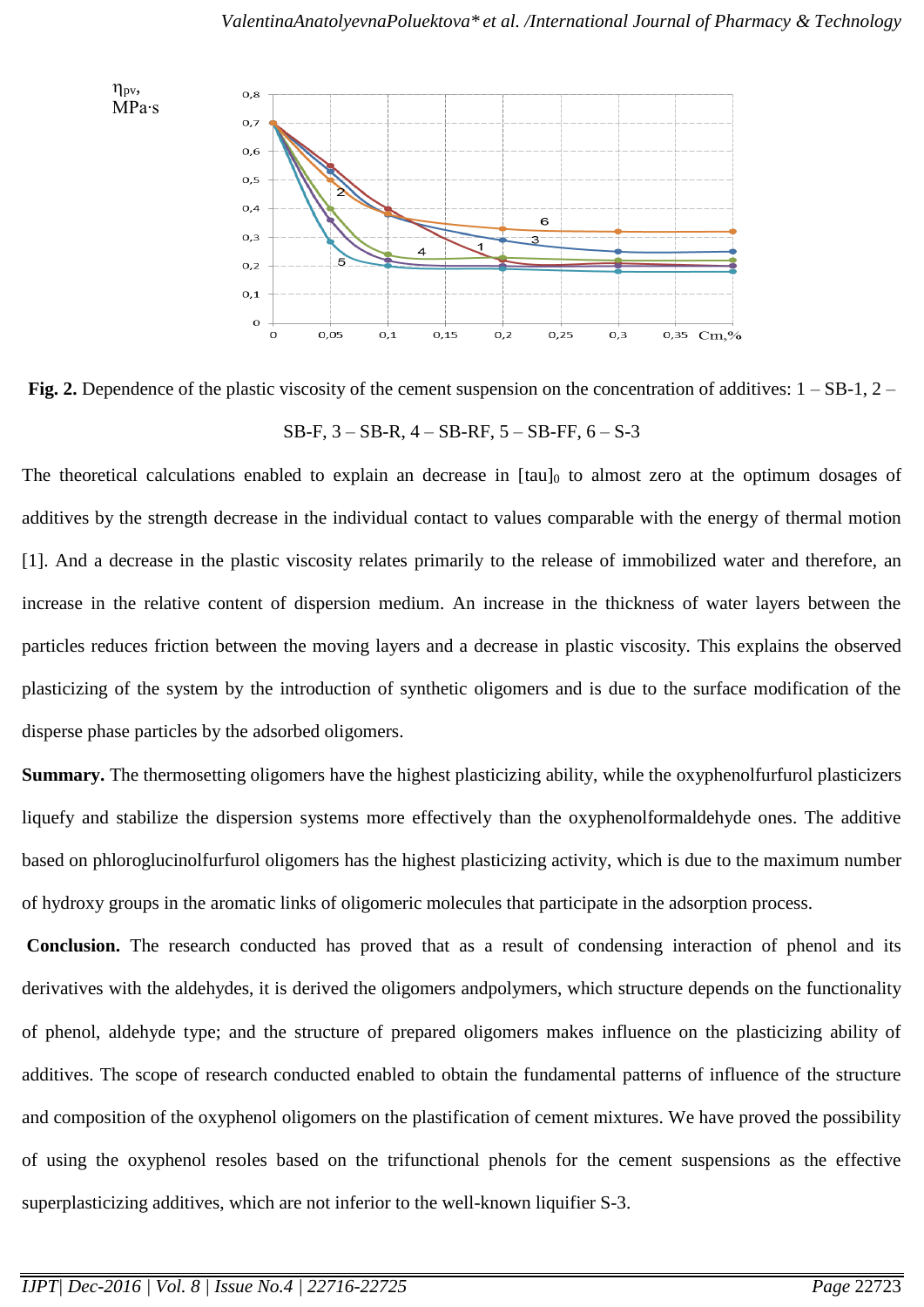*ValentinaAnatolyevnaPoluektova\* et al. /International Journal of Pharmacy & Technology* Acknowledgements. The paper was performed as part of a research project No. 14-41-08015 r ofi\_m at the financial support of the RFFP (Russian Fund of Federal Property) and the Government of the Belgorod Region. **References**

# 1. Poluektova V.A., N.A. Shapovalov and A.A. Slyusar, 2012. Superplasticizer Based on the Phloroglucinolfurfurol Oligomers for the Aqueous Mineral Suspensions. Belgorod: Publiching House of the Belgorod State Technological University, p.: 108.

- 2. Samir Bouharoun, YannickVanhove, ChafikaDjelal, Pascale De Caro, Isabelle Dubois, 2012. Interactions between Superplasticizer and Release Agents at the Concrete / Formwork Interface. Materials Sciences and Applications, 3: 384-389.
- 3. ShapovalovN.A.Regulation of Aggregate Stability of Mineral Suspensions by the Oligomeric Aromatic Electrolytes: Thesis Abstract.Belgorod: Publiching House of the Belgorod State Technological University. 1999. 32 p.
- 4. Poluektova, V.A., N.A. Shapovalov, М.М. Kosukhin and А.А. Slusar, 2014. Plasticizing Additives For Water Mineral Dispersions On The Basis Of Oxyphenol Oligomers. Advances in Natural and Applied Sciences, 8(5): 373-379.
- 5. Poluektova, V.A., N.A. Shapovalov and A.I. Gorodov, 2015. Modifiers On The Base Of Oxyphenol Chemical Production Waste For The Industrial Mineral Suspensions. International journal of applied engineering research, 10(21): 42654-42657.
- 6. Poluektova V.A.N.A. Shapovalov, L.N. Balyatinskaya, 2012. Adsorption of Oxyphenolfurfurol Oligomers on the Disperse Materials. FundamentalnyeIssledovaniya (Fundamental Researches), 11(6): 1470-1474.
- 7. Poluektova V.A., 2006. Regulation of Rheological Properties and Aggregate Stability of the Aqueous Mineral Suspensions by the Superplasticizer Based on the Phloroglucinolfurfurol Oligomers: Thesis of the Candidate of Technical Sciences. Belgorod State Technological University, Belgorod.
- 8. Slyusar, А.А., V.А. Poluektova and V.D. Mukhacheva, 2008. Colloid-chemical aspects of plastifying mineral suspensions with oxyphenol-furfural oligomers. Scientific theory journal Bulletin of BSTU named after V.G. Shukhov, 2: 66-69.
- 9. ShapovalovN.A., V.A. Poluektova, 2015. Nanomodifier for the Cement and Concrete Mixtures. Herald of the Belgorod State Technological University named after V.G. Shukhov, 5: 72-76.